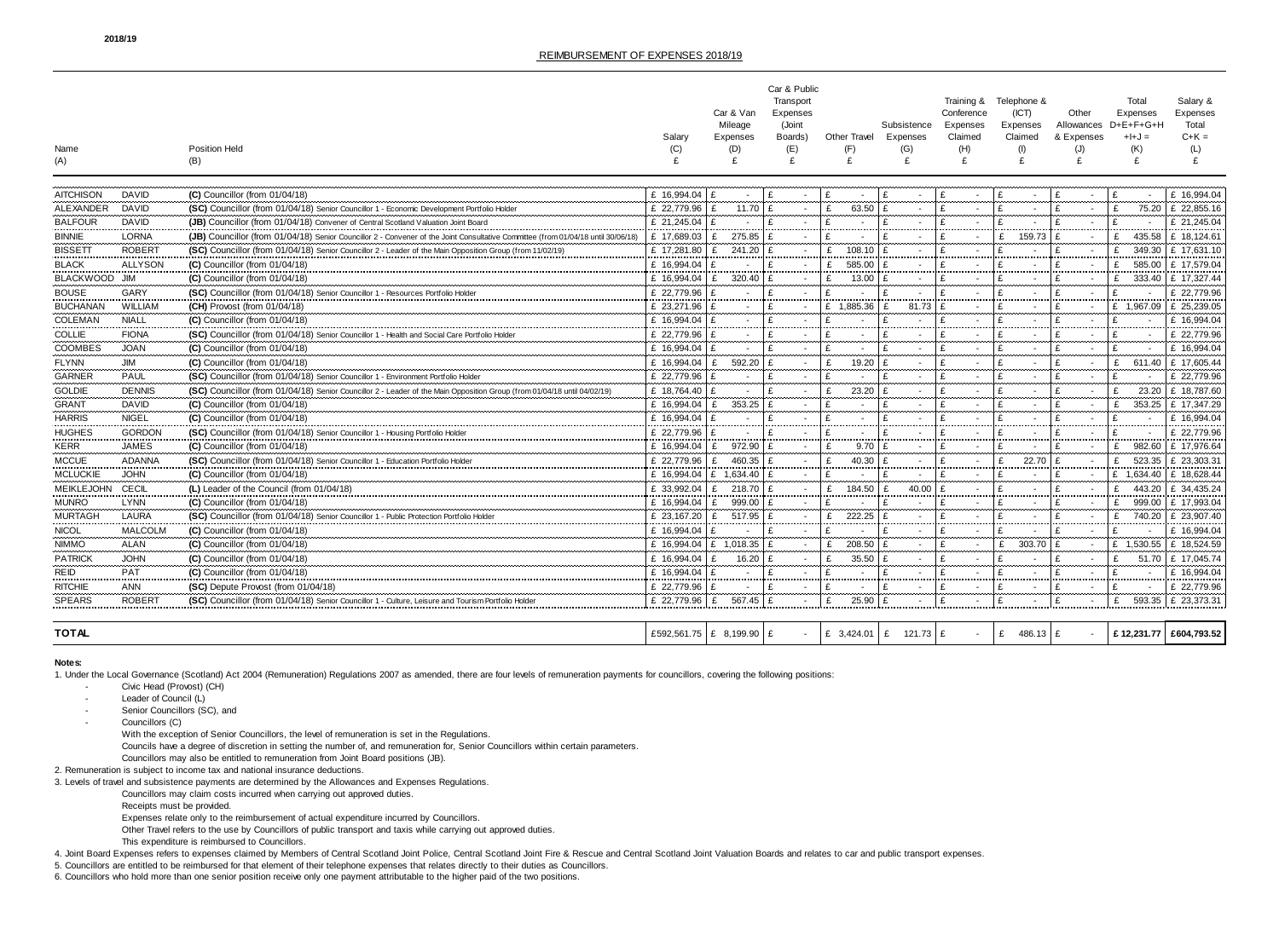|                   |                |                                                                              | Training                   |                            |                                |                                         |
|-------------------|----------------|------------------------------------------------------------------------------|----------------------------|----------------------------|--------------------------------|-----------------------------------------|
|                   |                |                                                                              | Conferences,               |                            |                                |                                         |
|                   |                |                                                                              | Accommodation              |                            |                                |                                         |
|                   |                |                                                                              | & Travel<br>Paid Direct by | Telephone & ICT            | Other Travel<br>Paid Direct by | <b>Total Expenses</b><br>Met by Council |
|                   |                |                                                                              | Council                    | Expenses<br>Met By Council | Council                        | $C+D+E =$                               |
| Name              |                | <b>Position Held</b>                                                         | (C)                        | (D)                        | (E)                            | (F)                                     |
| (A)               |                | (B)                                                                          | £                          | £                          | £                              |                                         |
|                   |                |                                                                              |                            |                            |                                |                                         |
| <b>AITCHISON</b>  | <b>DAVID</b>   | Councillor                                                                   | £                          | £                          | £                              | £                                       |
| ALEXANDER         | <b>DAVID</b>   | Councillor - Portfolio Holder (Public Protection)                            | £                          | £                          | £                              | £                                       |
| <b>BALFOUR</b>    | <b>DAVID</b>   | Councillor                                                                   | £                          | £                          | £                              | £                                       |
| <b>BINNIE</b>     | <b>LORNA</b>   | Councillor                                                                   | £                          | £                          | £                              | £                                       |
| <b>BISSETT</b>    | <b>ROBERT</b>  | Councillor                                                                   | £                          | £                          | £                              | £                                       |
| <b>BLACK</b>      | <b>ALLYSON</b> | Councillor                                                                   | £                          | £                          | £                              | £                                       |
| <b>BLACKWOOD</b>  | JIM            | Councillor                                                                   | £                          | £                          | £                              | £                                       |
| <b>BOUSE</b>      | <b>GARY</b>    | Councillor - Portfolio Holder (Resources)                                    | £                          | £                          | £                              | £                                       |
| <b>BUCHANAN</b>   | <b>WILLIAM</b> | Provost                                                                      | £                          | £                          | £                              | £                                       |
| <b>COLEMAN</b>    | <b>NIALL</b>   | Councillor                                                                   | £                          | £                          | £                              | £                                       |
| <b>COLLIE</b>     | <b>FIONA</b>   | Councillor - Portfolio Holder (Health & Social Care)                         | £                          | £                          | £                              | £                                       |
| <b>COOMBES</b>    | <b>JOAN</b>    | Councillor                                                                   | £                          | £                          | £                              | £                                       |
| <b>FLYNN</b>      | <b>JIM</b>     | Councillor                                                                   | £                          | £                          | £                              | £                                       |
| <b>GARNER</b>     | <b>PAUL</b>    | Councillor - Portfolio Holder (Environment)                                  | £                          | £                          | £                              | £                                       |
| <b>GOLDIE</b>     | <b>DENNIS</b>  | Councillor                                                                   | £                          | £                          | £                              | £                                       |
| <b>GRANT</b>      | <b>DAVID</b>   | Councillor                                                                   | £                          | £                          | £                              | £                                       |
| <b>HARRIS</b>     | <b>NIGEL</b>   | Councillor                                                                   | £                          | £                          | £                              | £                                       |
| <b>HUGHES</b>     | <b>GORDON</b>  | Councillor - Portfolio Holder (Housing)                                      | £                          | £                          | £                              | £                                       |
| <b>KERR</b>       | <b>JAMES</b>   | Councillor                                                                   | £                          | £                          | £                              | £                                       |
| <b>MCCUE</b>      | <b>ADANNA</b>  | Councillor - Portfolio Holder (Education)                                    | £                          | £                          | £                              | £                                       |
| <b>MCLUCKIE</b>   | <b>JOHN</b>    | Councillor                                                                   | £                          | £                          | £                              | £                                       |
| <b>MEIKLEJOHN</b> | <b>CECIL</b>   | Leader of the Council                                                        | £                          | £                          | £                              | £                                       |
| <b>MUNRO</b>      | <b>LYNN</b>    | Councillor                                                                   | £                          | £                          | £                              | £                                       |
| <b>MURTAGH</b>    | LAURA          | Councillor                                                                   |                            |                            |                                |                                         |
| <b>NICOL</b>      | <b>MALCOLM</b> | Councillor                                                                   |                            |                            |                                |                                         |
| <b>NIMMO</b>      | ALAN           | Councillor                                                                   | £                          |                            |                                |                                         |
| <b>PATRICK</b>    | <b>JOHN</b>    | Councillor                                                                   |                            |                            |                                |                                         |
| <b>REID</b>       | PAT            | Councillor                                                                   |                            |                            |                                |                                         |
| <b>RITCHIE</b>    | <b>ANN</b>     | Depute Provost                                                               |                            |                            |                                |                                         |
| <b>SPEARS</b>     | <b>ROBERT</b>  | Councillor - Portfolio Holder (Culture, Leisure and Tourism)                 | £                          | £                          |                                |                                         |
| <b>SUBTOTAL</b>   |                |                                                                              | £                          | £                          | £                              |                                         |
|                   |                |                                                                              |                            |                            |                                |                                         |
|                   |                | Costs for provision of Council vehicle (and hired vehicles) borne by Council |                            |                            |                                | 6,889.60<br>£                           |
| <b>TOTAL</b>      |                |                                                                              | £                          | £                          | £                              | 6,889.60<br>£                           |

Elected Members. The Council vehicle is for the use of all Councillors in undertaking their approved duties, where considered appropriate. Guidance issued by the Scottish Local Authorities Remuneration Committee requires the costs associated with the use of the vehicles by Councillors on approved duties to be reported annually. The vehicle may also be used by officers and appropriate others but without the requirement to report associated costs. The costs of vehicle usage are met directly by the Council and are not reclaimed by Elected Members. The amount reported includes the estimated running cost of the vehicle together with a proportionate allocation of Civic Officer salary cost for the undertaking of civic and approved duties.

**NOTE 2:** Falkirk Council has one Council vehicle for use by **NOTE 1:** The details shown in the table highlight costs in respect of training and conferences, telephone and ICT expenses, and other travel. The costs were met by the Council.

FALKIRK COUNCIL - ELECTED MEMBERS' ANNUAL RETURN 2018/19 As required by the Local Government (Allowances and Expenses) (Scotland) Regulations 2007

# **EXPENSES MET BY COUNCIL 2018/19**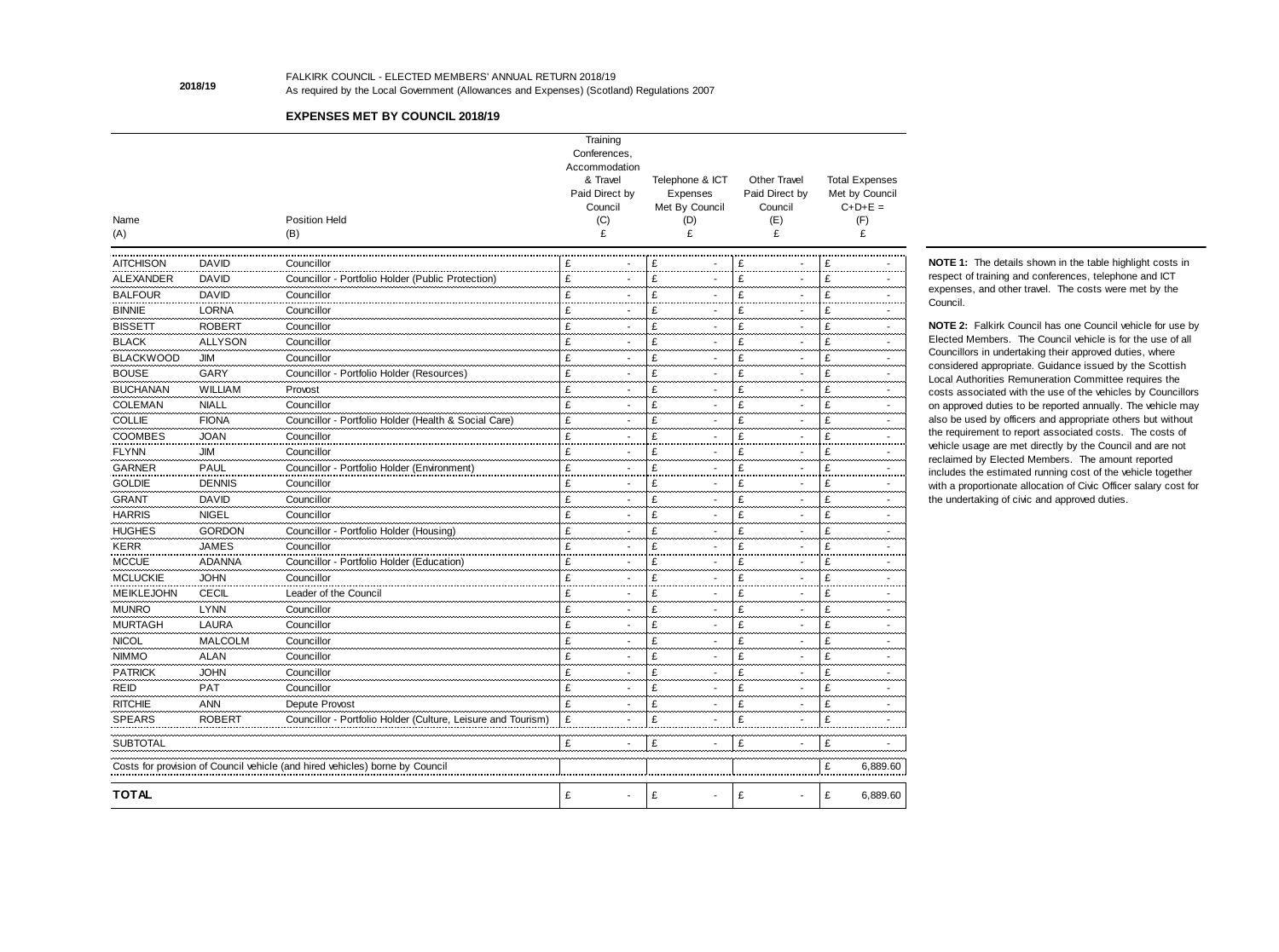In addition to the duties of their elected office, councillors also undertake training and development, in groups and individually. Details of the training provided for councillors and attendance at conferences throughout the year are given below. In addition to what is recorded, many councillors will also have undertaken their own programme of self study.

| Date       | <b>Course Title</b><br>(Internal)   | Cost    | <b>Numbers Attended</b> | <b>Councillor</b>                                                                                                                                                                                                                                                                              |
|------------|-------------------------------------|---------|-------------------------|------------------------------------------------------------------------------------------------------------------------------------------------------------------------------------------------------------------------------------------------------------------------------------------------|
| 16/04/2018 | <b>Falkirk Community Trust</b>      | No Cost | 17                      | Binnie, Lorna<br>Bissett, Robert<br>Black, Allyson<br>Buchanan, William<br>Collie, Fiona<br>Flynn, Jim<br>Goldie, Dennis<br>Harris, Nigel<br>Hughes, Gordon<br>Kerr, James<br>McCue, Adanna<br>McLuckie, John<br>Munro, Lynn<br>Murtagh, Laura<br>Nicol, Malcolm<br>Patrick, John<br>Reid, Pat |
| 27/04/2018 | Local Development Plan 2            | No Cost | 11                      | Alexander, David<br>Blackwood, Jim<br>Bouse, Gary<br>Coleman, Niall<br>Coombes, Joan<br>Flynn, Jim<br>Garner, Paul<br>Harris, Nigel<br>Hughes, Gordon<br>Kerr, James<br>McLuckie, John                                                                                                         |
| 30/04/2018 | Fair Start Scotland                 | No Cost | 11                      | Alexander, David<br>Binnie, Lorna<br>Black, Allyson<br>Blackwood, Jim<br>Harris, Nigel<br>Hughes, Gordon<br>Kerr, James<br>McLuckie, John<br>Murtagh, Laura<br>Ritchie, Ann<br>Spears, Robert                                                                                                  |
| 21/05/2018 | <b>Community Advice Service</b>     | No Cost | 8                       | Binnie, Lorna<br>Bissett, Robert<br>Bouse, Gary<br>Hughes, Gordon<br>Kerr, James<br>McCue, Adanna<br>McLuckie, John<br>Patrick, John                                                                                                                                                           |
| 28/05/2018 | Road Safety & Traffic<br>Management | No Cost | 8                       | Binnie, Lorna<br>Bissett, Robert<br>Black, Allyson<br>Blackwood, Jim<br>Bouse, Gary<br>Flynn, Jim<br>Hughes, Gordon<br>Kerr, James                                                                                                                                                             |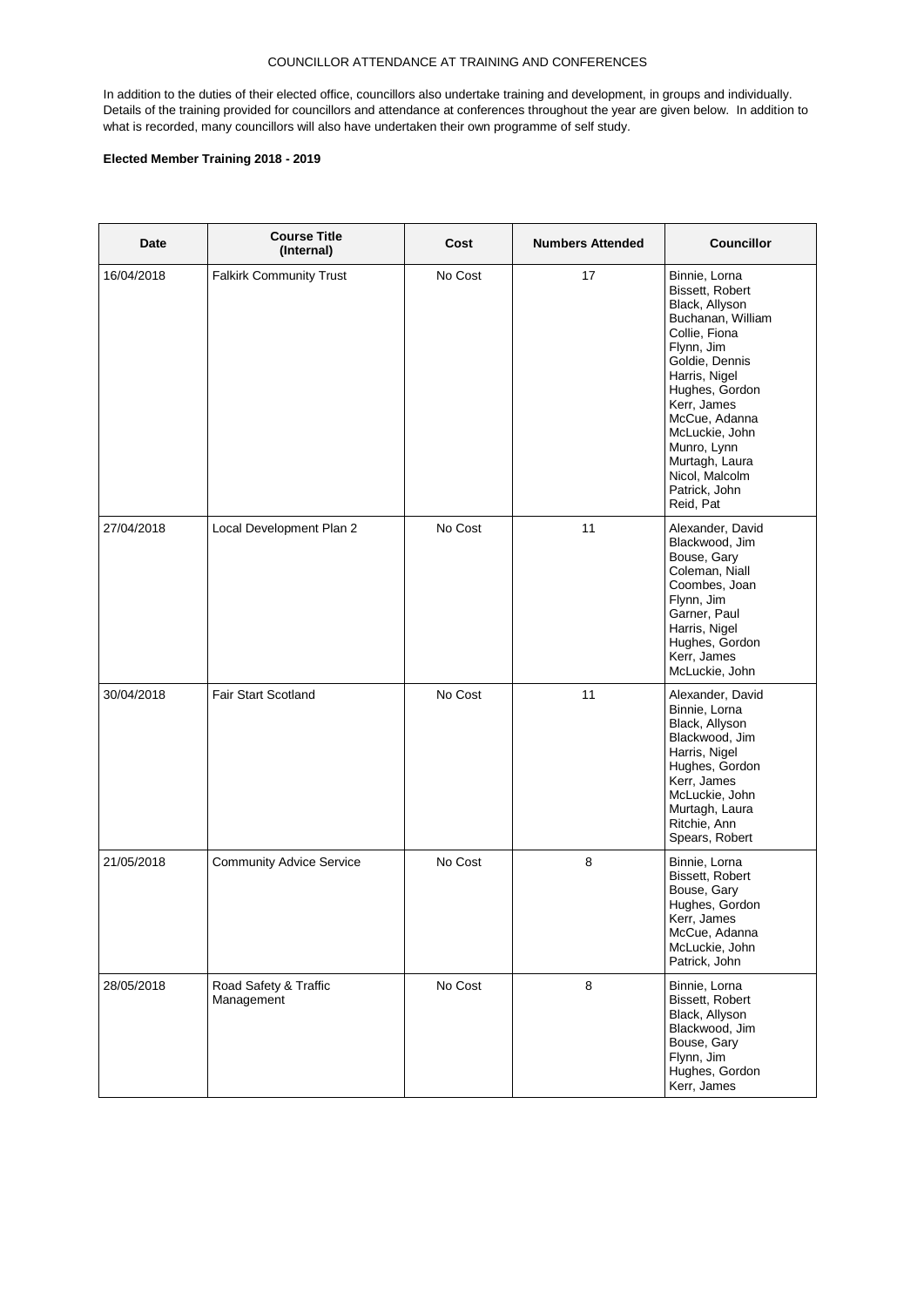In addition to the duties of their elected office, councillors also undertake training and development, in groups and individually. Details of the training provided for councillors and attendance at conferences throughout the year are given below. In addition to what is recorded, many councillors will also have undertaken their own programme of self study.

| Date       | <b>Course Title</b><br>(Internal)                                      | Cost    | <b>Numbers Attended</b> | <b>Councillor</b>                                                                                                                                                                                                                                    |
|------------|------------------------------------------------------------------------|---------|-------------------------|------------------------------------------------------------------------------------------------------------------------------------------------------------------------------------------------------------------------------------------------------|
| 07/06/2018 | <b>Falkirk Community Trust</b>                                         | No Cost | 10                      | Bouse, Gary<br>Flynn, Jim<br>Grant, David<br>Hughes, Gordon<br>McLuckie, John<br>Murtagh, Laura<br>Nicol, Malcolm<br>Patrick, John<br>Reid, Pat<br>Spears, Robert                                                                                    |
| 03/09/2018 | <b>GDPR</b>                                                            | No Cost | $\overline{7}$          | Binnie, Lorna<br>Bissett, Robert<br>Bouse, Gary<br>Grant, David<br>Munro, Lynn<br>Murtagh, Laura<br>Reid, Pat                                                                                                                                        |
| 12/09/2018 | Fees and Charges                                                       | No Cost | 15                      | Binnie, Lorna<br>Bissett, Robert<br>Blackwood, Jim<br>Bouse, Gary<br>Coombes, Joan<br>Flynn, Jim<br>Goldie, Dennis<br>Grant, David<br>Harris, Nigel<br>Hughes, Gordon<br>Kerr, James<br>McLuckie, John<br>Munro, Lynn<br>Murtagh, Laura<br>Reid, Pat |
| 18/09/2018 | Using the Council's Pool Cars                                          | No Cost | 2                       | Binnie, Lorna<br>Blackwood, Jim                                                                                                                                                                                                                      |
| 19/11/2018 | The Care Inspectorate's New<br><b>Health and Social Care Standards</b> | No Cost | 10                      | Aitchison, David<br>Alexander, David<br>Binnie, Lorna<br>Bissett, Robert<br>Blackwood, Jim<br>Bouse, Gary<br>Flynn, Jim<br>Harris, Nigel<br>Hughes, Gordon<br>McCue, Adanna                                                                          |
| 13/12/2018 | Housing First / Rapid Rehousing                                        | No Cost | 6                       | Binnie, Lorna<br>Bissett, Robert<br>Black, Allyson<br>Blackwood, Jim<br>Grant, David<br>Munro, Lynn                                                                                                                                                  |
| 19/12/2018 | Planning                                                               | No Cost | $\mathbf{1}$            | Grant, David                                                                                                                                                                                                                                         |
| 29/01/2019 | Preparing for exiting the EU                                           | No Cost | $\boldsymbol{9}$        | Binnie, Lorna<br>Blackwood, Jim<br>Bouse, Gary<br>Garner, Paul<br>Hughes, Gordon<br>McLuckie, John<br>Meiklejohn, Cecil<br>Murtagh, Laura<br>Reid, Pat                                                                                               |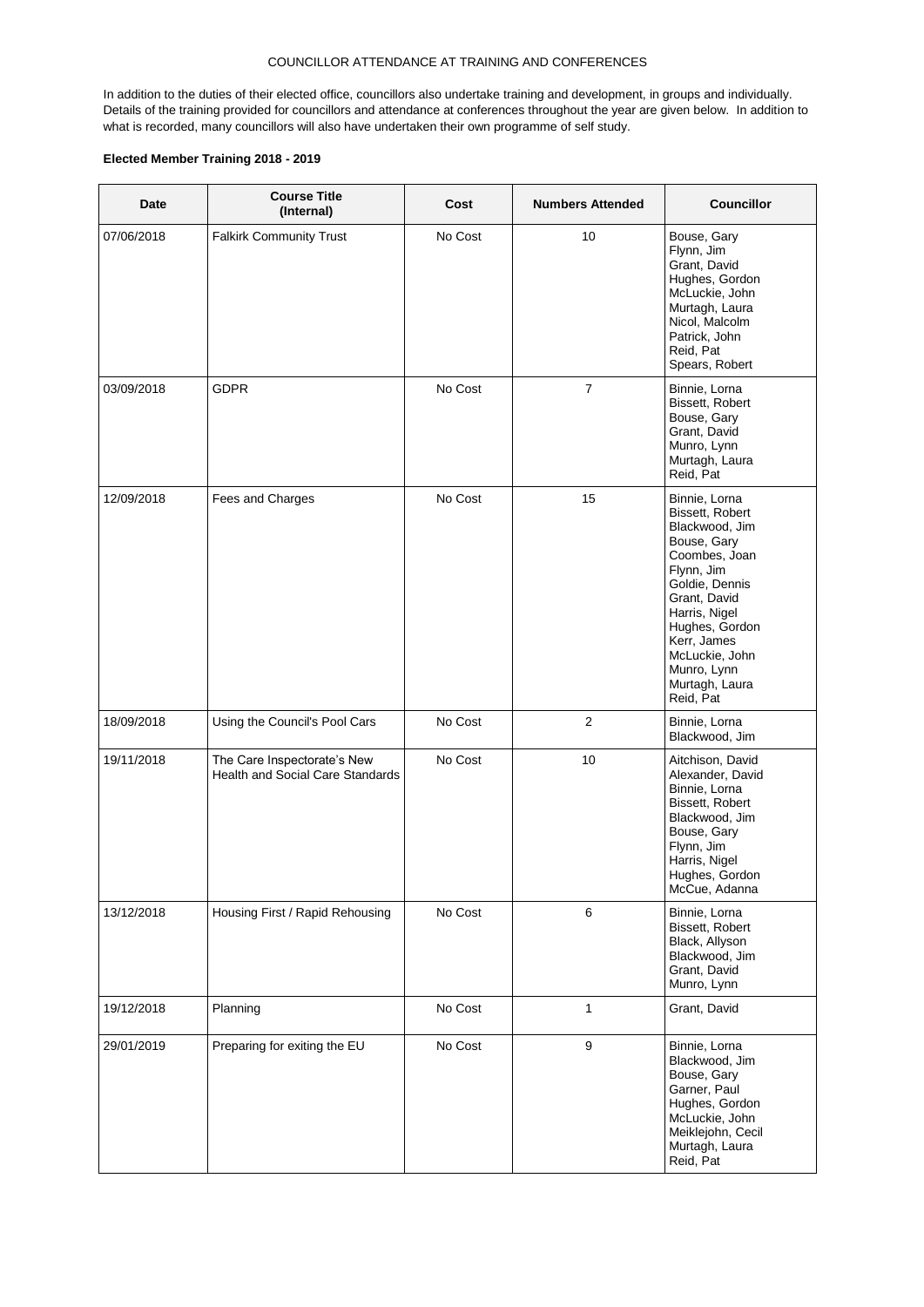In addition to the duties of their elected office, councillors also undertake training and development, in groups and individually. Details of the training provided for councillors and attendance at conferences throughout the year are given below. In addition to what is recorded, many councillors will also have undertaken their own programme of self study.

| Date       | <b>Course Title</b><br>(Internal)            | Cost    | <b>Numbers Attended</b> | <b>Councillor</b>                                                                                                                                                                                     |
|------------|----------------------------------------------|---------|-------------------------|-------------------------------------------------------------------------------------------------------------------------------------------------------------------------------------------------------|
| 07/02/2019 | Planning                                     | No Cost |                         | Black, Allyson                                                                                                                                                                                        |
| 13/02/2019 | Universal Credit and the Poverty<br>Strategy | No Cost | 6                       | Black, Allyson<br>Blackwood, Jim<br>Hughes, Gordon<br>McLuckie, John<br>Meiklejohn, Cecil<br>Reid, Pat                                                                                                |
| 25/03/2019 | Preparing for exiting the EU                 | No Cost | 12                      | Binnie, Lorna<br>Bissett, Robert<br>Bouse, Gary<br>Coombes, Joan<br>Garner, Paul<br>Harris, Nigel<br>Hughes, Gordon<br>Kerr, James<br>McCue, Adanna<br>Munro, Lynn<br>Murtagh, Laura<br>Patrick, John |

| Date       | <b>Course Title</b><br>(External)                   | Cost    | <b>Numbers Attended</b> | <b>Councillor</b>                                                                                                                                                                                                                          |
|------------|-----------------------------------------------------|---------|-------------------------|--------------------------------------------------------------------------------------------------------------------------------------------------------------------------------------------------------------------------------------------|
| 10/04/2018 | Personal Safety<br>Police Scotland                  | No Cost | 14                      | Alexander, David<br>Binnie, Lorna<br>Bissett, Robert<br>Black, Allyson<br>Blackwood, Jim<br>Harris, Nigel<br>Hughes, Gordon<br>Kerr, James<br>McCue, Adanna<br>McLuckie, John<br>Munro, Lynn<br>Nicol, Malcolm<br>Nimmo, Alan<br>Reid, Pat |
| 17/04/2018 | Personal Safety<br>Police Scotland                  | No Cost | $\overline{2}$          | Grant, David<br>Murtagh, Laura                                                                                                                                                                                                             |
| 14/05/2018 | Police Scotland: Gender Equality<br>Police Scotland | No Cost | 10                      | Alexander, David<br>Binnie, Lorna<br>Blackwood, Jim<br>Hughes, Gordon<br>Kerr, James<br>McCue, Adanna<br>McLuckie, John<br>Meiklejohn, Cecil<br>Munro, Lynn<br>Murtagh, Laura                                                              |